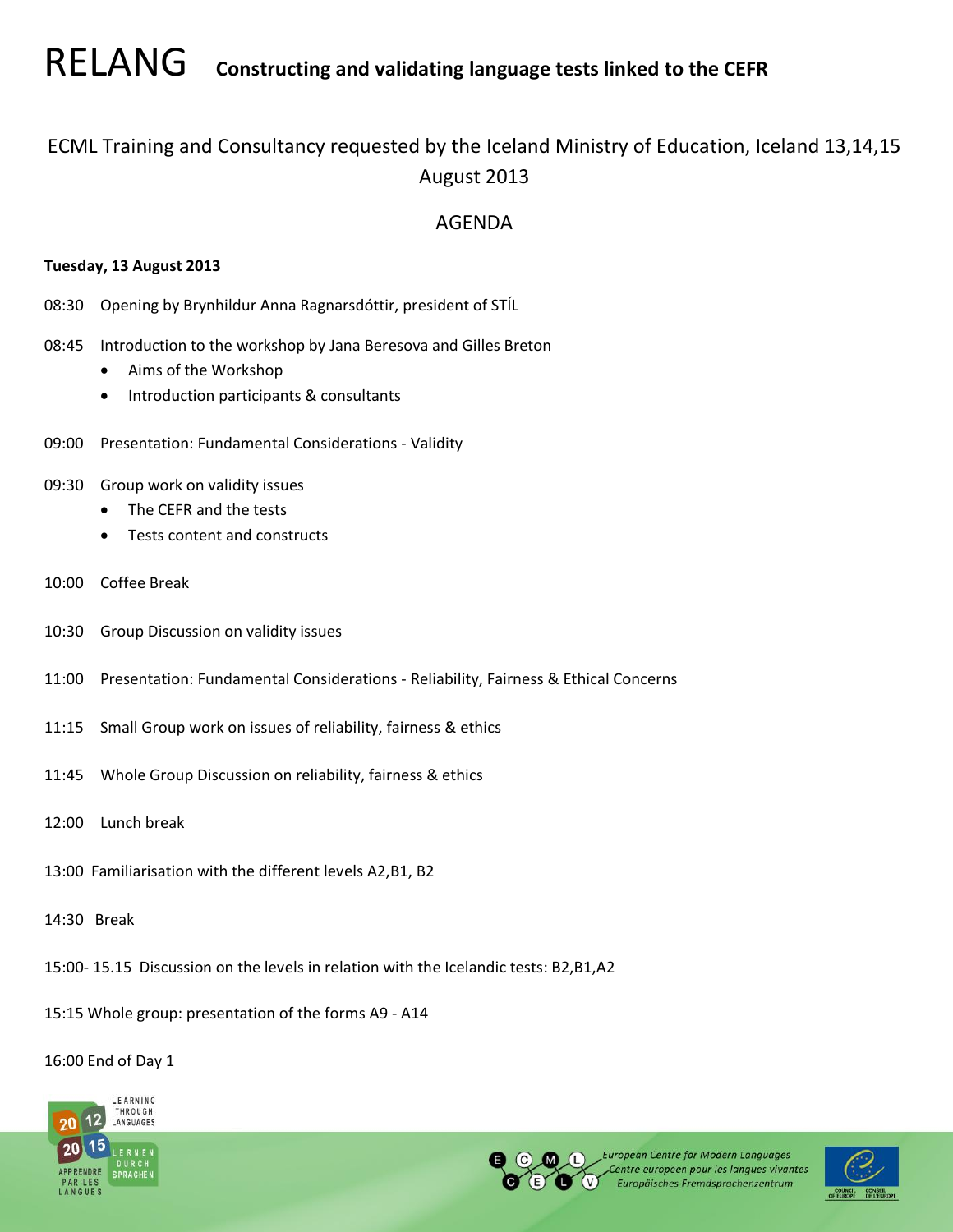#### **Wednesday, 14 August 2013**

- 08:30 Presentation on Item Construction (general principles)
- 09:00 Group work on quality criteria applied to the Iceland tests
- 09:30 Discussion on quality criteria applied to the Iceland tests
- 10:00 Break
- 10:30 Presentation on constructing multiple-choice items
- 11:15 Group work on multiple-choice items in Iceland reading & listening tests

12:00 Lunch

13:00 Discussion on multiple-choice items in Iceland reading & listening tests

13:30 Presentation on constructing open-ended tests and items reading, listening and writing tests

13:45 Group work on open-ended tasks in Iceland reading, listening and writing tests

14:15 Discussion on open-ended tasks in Iceland reading, listening and writing tests

14:30 Break

15:00 Group work on tasks for grammar and vocabulary tasks

15:30 Discussion on grammar and vocabulary tasks

16:00 End of Day 2